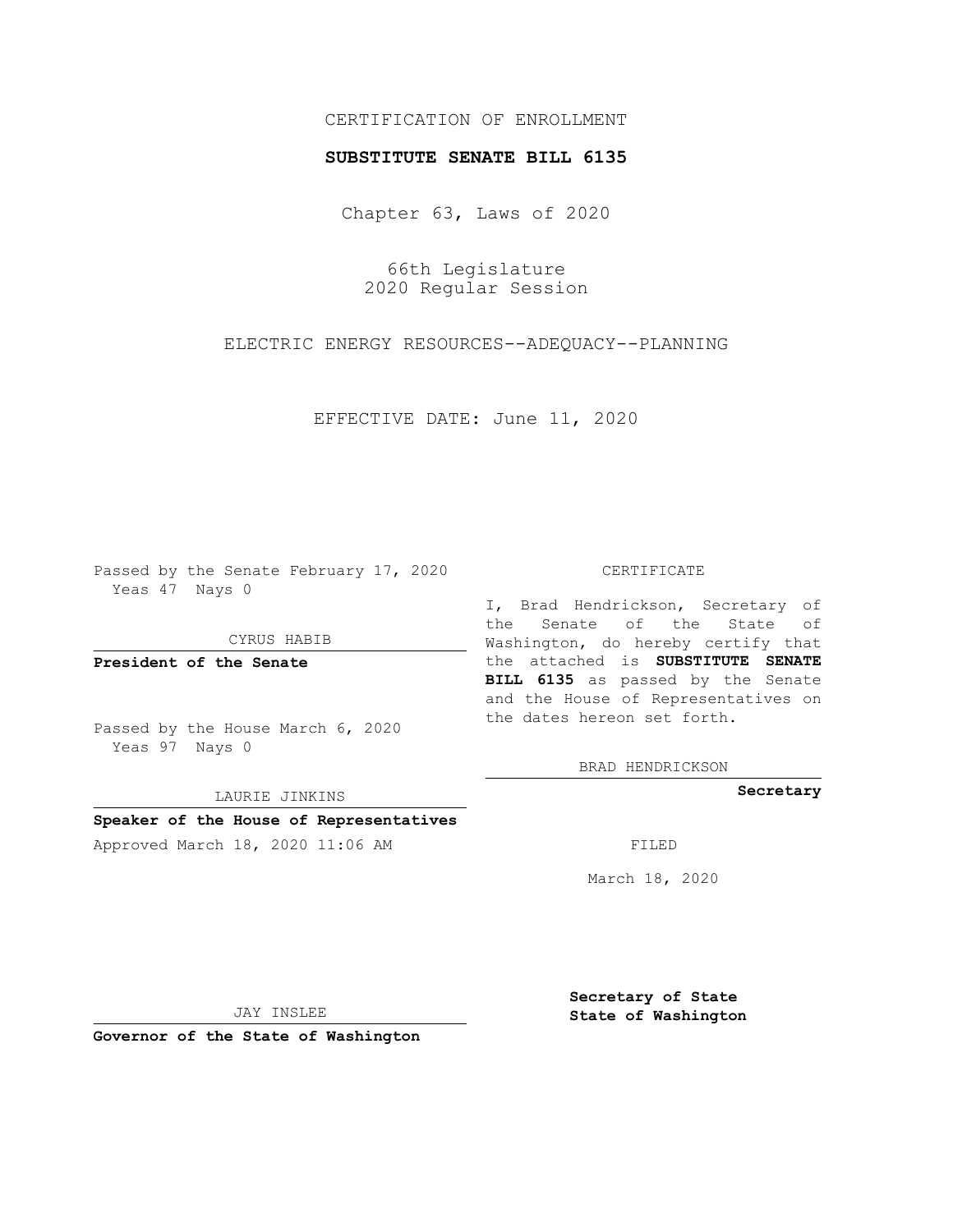## **SUBSTITUTE SENATE BILL 6135**

Passed Legislature - 2020 Regular Session

**State of Washington 66th Legislature 2020 Regular Session**

**By** Senate Environment, Energy & Technology (originally sponsored by Senators Sheldon, Carlyle, and Short)

READ FIRST TIME 02/07/20.

 AN ACT Relating to system reliability during the clean energy transformation act implementation; adding a new section to chapter 19.280 RCW; creating a new section; and providing an expiration date.

BE IT ENACTED BY THE LEGISLATURE OF THE STATE OF WASHINGTON:

 NEW SECTION. **Sec. 1.** The legislature finds that the Northwest's power system is undergoing significant changes, including the retirement of baseload power generation resources, changes in hydroelectric output, and increases in distributed generation and variable renewable generation. Maintaining the adequacy, sufficiency, and availability of power supply to the growing populace in the Northwest is critical to the future of the region. Additional information sharing and coordination among utilities, planning 13 entities, and state agencies is necessary to ensure that the region is adapting to the changing power system while maintaining the adequacy, sufficiency, and availability of the power supply for the region.

 NEW SECTION. **Sec. 2.** A new section is added to chapter 19.280 18 RCW to read as follows:

 (1) At least once every twelve months, the department and the commission shall jointly convene a meeting of representatives of the